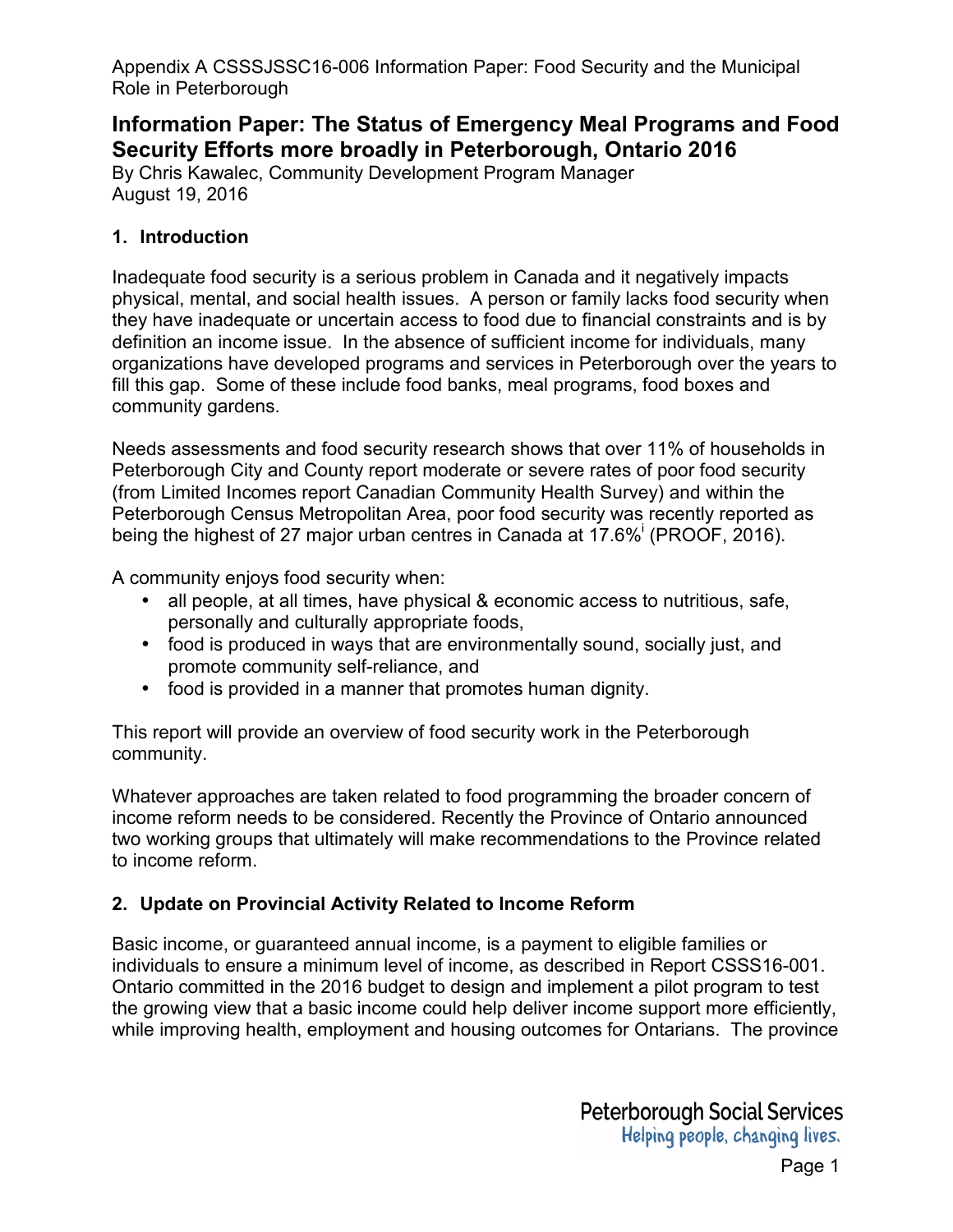has appointed the Honourable Hugh Segal to provide advice on the design and implementation of a Basic Income Pilot in Ontario.

Mr. Segal will draw on his expertise in Canadian and international models of basic income and consult with thought leaders to help Ontario design a pilot. Mr. Segal will deliver a discussion paper to the province by the fall to help inform the design and implementation of the pilot. The discussion paper will include advice about potential criteria for selecting target populations and/or locations, delivery models and advice about how the province could evaluate the results of the Basic Income Pilot.

Ontario has also established an Income Security Reform Working Group to help guide the province's efforts to reduce poverty, support people in their efforts to participate in the economy, and provide services in a way that makes sense to the people who need them. The intention is to move away from a complex system of social assistance, to a more holistic, client-centred approach to a broader income security system. The working group will provide advice to government on social assistance reform, income security, and supports for housing, health and employment. The Basic Income Pilot announced in the 2016 Budget will help inform this work.

George Thomson, Senior Director of the National Judicial Institute and former Ontario Provincial Court Judge, who also chaired the Ontario Citizen's Assembly on Electoral Reform, will act as the Income Security Working Group's facilitator. Together the group will:

- Help Ontario develop a roadmap for an income security system that is based on fairness, adequacy and simplicity.
- Recommend priorities for reform, including on the structure of a future social assistance system.
- Determine the sequence of actions and the costs of a multi-year implementation plan for income security reform.
- Provide advice to the minister on how government can improve the client experience for those receiving income supports.

The Income Security Reform Working Group will meet over the next 12 months, beginning on June 30, 2016, and will report back to the government with recommendations by summer of 2017.

Locally there is an active Basic Income Guarantee Network and Income security Working group connected to Peterborough Poverty Reduction Network that continue to meet and provide local interest and advocacy on these issues. City staff as the Consolidated Municipal Service Managers has opportunity to provide input into provincial working groups and will continue to provide updates about opportunities for broader input.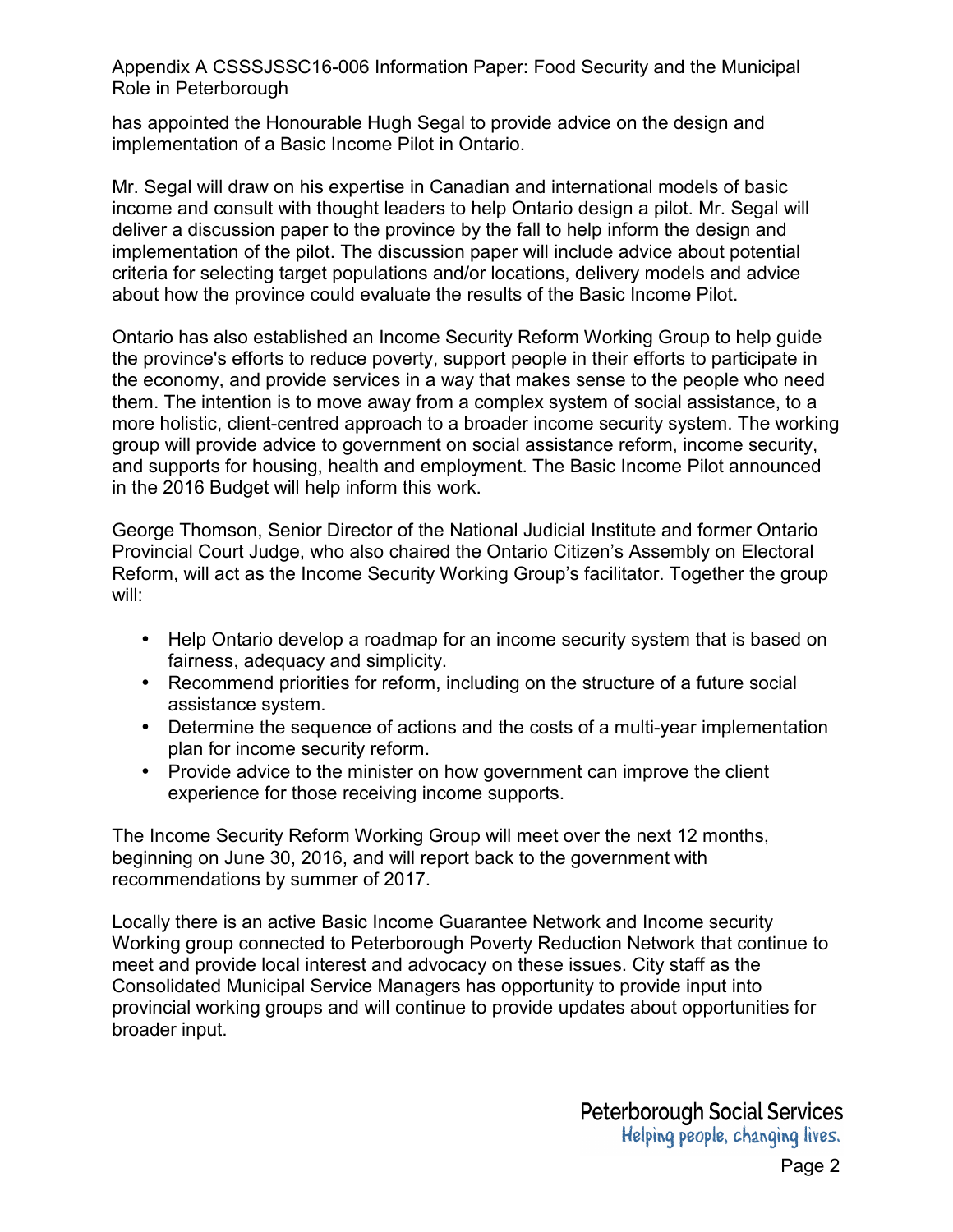While there may be some future promise of changes to address income inequality substantial change is likely not going to take place for quite a few years leaving food security problems to continue. In addition to the income deficit, practical problems of lack of cooking facilities, skills, equipment and the need for social inclusion need to be considered when designing programming in food security.

### **3. Role of the Municipality in Food Security**

The City has been involved with food security with a primary focus on supporting emergency food programs. The Community Services Department and Community Social Plan provide staff support and funding to emergency food programs including dinner programs, Lighthouse Drop In Program, which has a meal, and financial support to Kawartha Food Share. New policies were also created to facilitate Community Gardens. The Social Services division has taken responsibility for the updating and circulation of the monthly Food Calendar (sample in Appendix B) along with an online map that shows where food programs and services can be found.

|                                     | 2013      | 2014      | 2015      | 2016       |
|-------------------------------------|-----------|-----------|-----------|------------|
| Lighthouse                          | \$158,580 | \$179,963 | \$191,322 | \$220,171  |
| One Roof Community Diner (9 months) | n/a       | n/a       | n/a       | \$30,700   |
| Kawartha Food Share                 | \$56,850  | \$78,212  | \$78,836  | \$79,154   |
| <b>Brock Mission (Open Table)</b>   | \$18,000  | \$18,000  | \$18,000  | \$0        |
| St. Vincent DePaul (Food Bank)*     | \$4,900   | \$5,050   | \$5,200   | $$5,200**$ |
| <b>Helping Hands Food Vouchers</b>  | \$24,587  | \$25,500  | \$26,400  | \$27,000** |
| <b>TOTAL</b>                        | \$262,730 | \$306,725 | \$319,725 | \$362,225  |

### **City Funding to Emergency Food Programs**

\* Property Tax Rebate only.

\*\* Estimate

Through the homelessness budget there have been a number of programs funded that provide both a meal and the opportunity for social inclusion. Report CSSS08-010 recommended the transition to a day time Drop In Program with the provision of the meal following analysis of previous night time and day time Warming Room Program data indicating that the need was primarily a combination of food and social inclusion as opposed to actual provision of shelter for the homeless. The drop in model continued to evolve over the years with the most recent operation of the Lighthouse at St. John Anglican Church as approved in June of 2012 through Report CSSS12-008. The Lighthouse Program has successfully been operated by Canadian Mental Health Association over the past four years and has provided both an opportunity for social inclusion and serving of over 100 meals a day. It has also provided a space for connection to other services and a Food Skills focused Employment Training Program.

The Social Services Division also administers a municipal Helping Hand Fund that provides emergency financial assistance to individuals and families in emergency situations with needs including food, bus passes, birth certificates, baby equipment,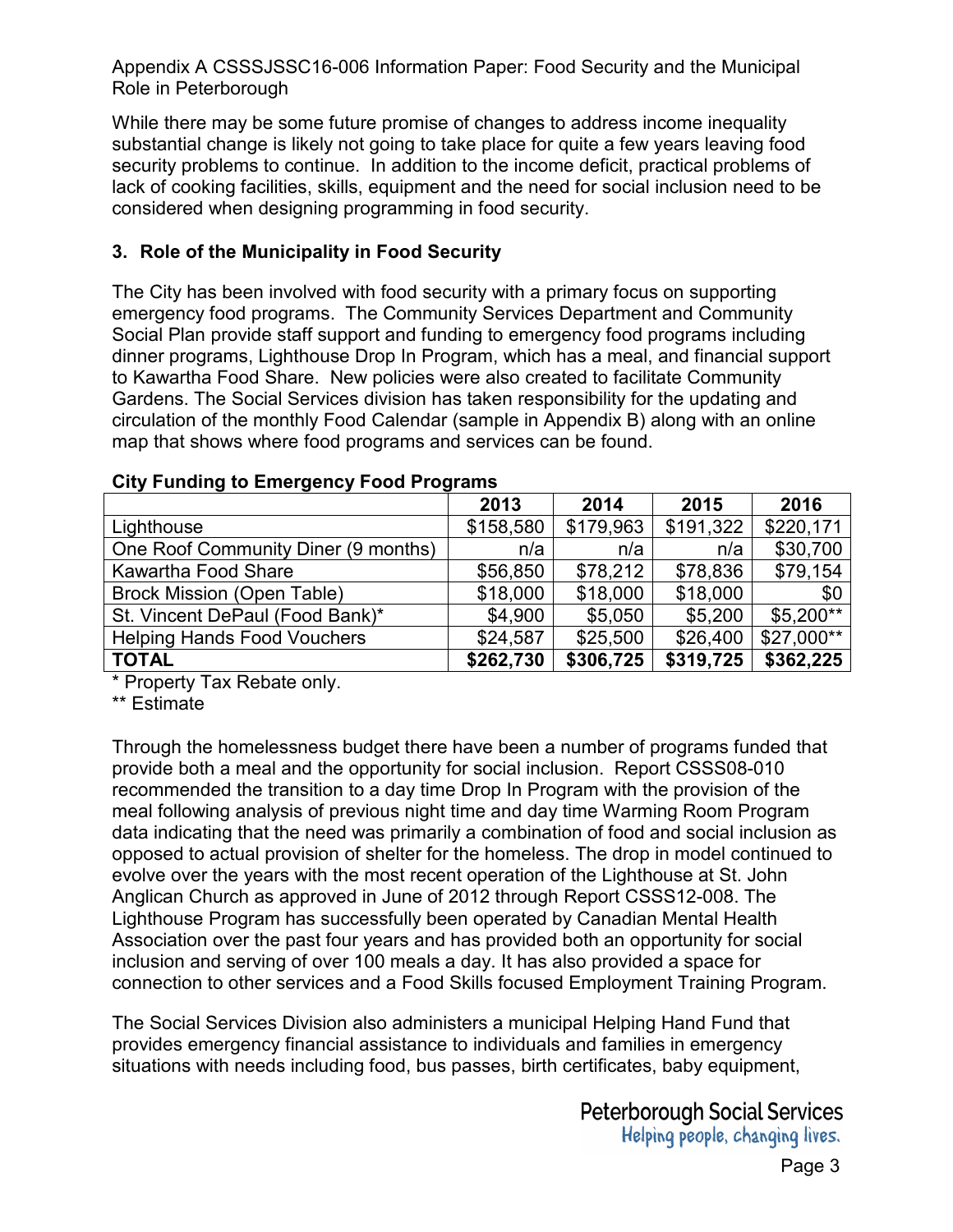head lice supplies and other costs. In 2015 \$35,156 was spent with approximately 75%, or \$26,400 going toward the purchase of food. Any low income person or family can access this fund however the majority are on social assistance.

Food security is also important to other City initiatives including the food objectives of Sustainable Peterborough in the Integrated Community Sustainability Plan. The goal for Agriculture and Local Food is to feed ourselves sustainably with local, healthy food. The Plan recommends that a community food system assessment be conducted to identify gaps and opportunities to connect local food growers and producers, processors, distributors, retailers and consumers throughout the region.

The proposed Greater Peterborough Area Climate Change Action Plan contains a number of food related strategies. Firstly, supporting the localization of the food system by updating Official Plan policies to support urban agriculture through activities such as urban bee keeping, establishing a community food centres and hubs, expanded community gardens, and providing community skill sharing programs. The second strategy looks to encourage purchasing of locally produced food through the support of local marketing programs and outlets, an expanded Farmers Market Network, and supporting farm gate sales. The third strategy aims to reduce the amount of food wasted with one of the strategies being a food rescue program in partnership with food retailers, manufacturers, restaurants and caterers to collect and redistribute excess food.

#### **4. Role of Peterborough Public Health in Food Security**

The Peterborough Public Health (PPH) Board is mandated to fulfill Ontario Public Health Standards (OPHS)<sup>ii</sup> which are based on 4 key principles of need, impact, capacity and partnership/collaboration. Food Security is addressed under both Chronic Disease Prevention standards and through Foundational Standards related to health equity and social determinants of health. PPH has had a long term commitment to addressing food security, particularly as it related to the social determinants of health which became a key PPH priority in the early 2000's.

This has led to a number of staff reports discussing poverty and food security, poverty reduction, advocacy for Special Diet Allowances, an Action Plan on Hunger in 2006 and yearly Limited Incomes reports. PPH was instrumental in leading the Food Security Community Partnership which ran with provincial funding from 2006 to 2011. PPH must "provide opportunities for skill development in the areas of food skills and healthy eating practices for priority populations." (pg.20, OPHS, 2008) as well as provide advice and information to link people to community programs and services related to healthy eating and healthy weights.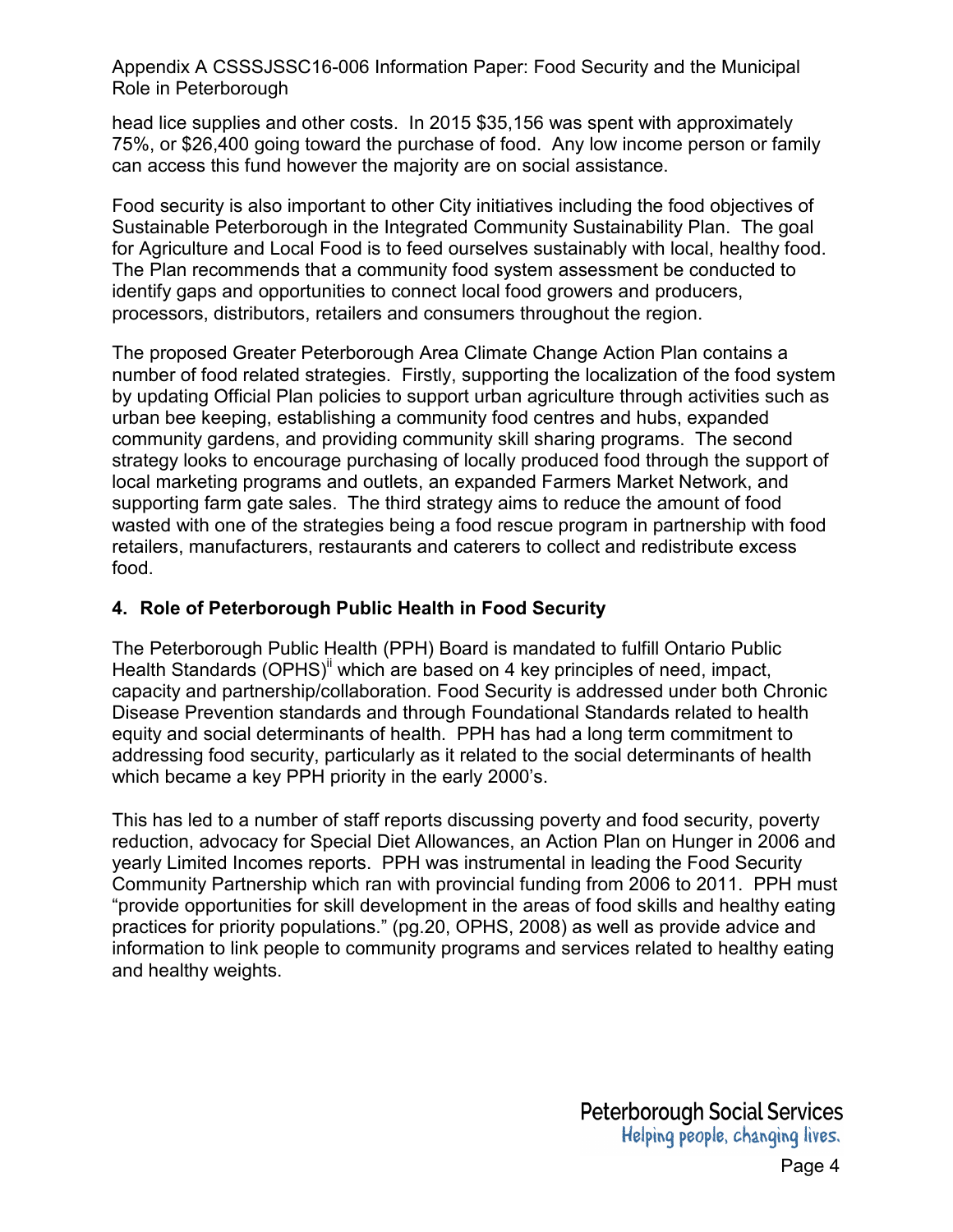Food literacy programs which focus on hands-on participation to increase food skills, nutrition knowledge and safe food handling are core to PPH's approach. PPH food programs include:

- **Come Cook with Us**: a free 4 to 5 week long food skills series focusing on experiential learning and moving participants along a continuum towards healthier food practices by addressing common barriers to healthy eating. Over the last seven years 165 classes with 467 participants each year have taken place. PPH through base funding provides staffing, food costs, transportation, childcare, rental of kitchen facilities and a gift card to a grocery store that allows participants to practice skills at home.
- **Collective Kitchens**: allow community members to meet once a month to plan and cook 2 to 3 meals to take home for their families to enjoy. The cost is minimal to participants due to support of service clubs, faith groups and community organizations. There are currently 12 collective kitchens supported by PPH staff that meet monthly from September to June.
- **Food For Kids Peterborough and County**: a non-profit community partnership that has supported universal student nutrition programs in local elementary and secondary schools for over 20 years. The vision of Food for Kids is that every student in Peterborough City and County attends school well-nourished and ready to learn. PPH is a partner in this coalition. In the 2015-16 school year, over 2.5 million healthy breakfasts and snacks were served to 17,364 students in 49 local schools.
- **Babies First**: is a federally funded Canada Prenatal Nutrition Program managed by the Peterborough Family Resource Centre and staffed by local agencies including a PPH Registered Dietitian. This weekly program offers a highly supportive environment and provides food skills programming, parenting supports, access to a food cupboard, food and prenatal vouchers and breastfeeding support to high risk mothers facing challenging life circumstances.

Barriers to participation are addressed to the greatest extent possible in all of the activities. Both Come Cook With Us and Collective Kitchens are offered throughout the City and County, led by PPH staff in discrimination free settings which reduce social isolation. The Food Security Community Partnership Program research and evaluation found that specific barriers which need to be addressed for program participation include the provision of child care, transportation and gift cards that allow participants to purchase some of the ingredients highlighted. The recent opening of Myrtle's Kitchen in the downtown location of PPH will also support food literacy through programming. PPH also focuses on connecting participants with other programs and food access supports in the community including the Nourish Project, YWCA JustFood Box program, Salvation Army food boxes, Gleaning, Community Gardens, Babies First and community meals.

> **Peterborough Social Services** Helping people, changing lives.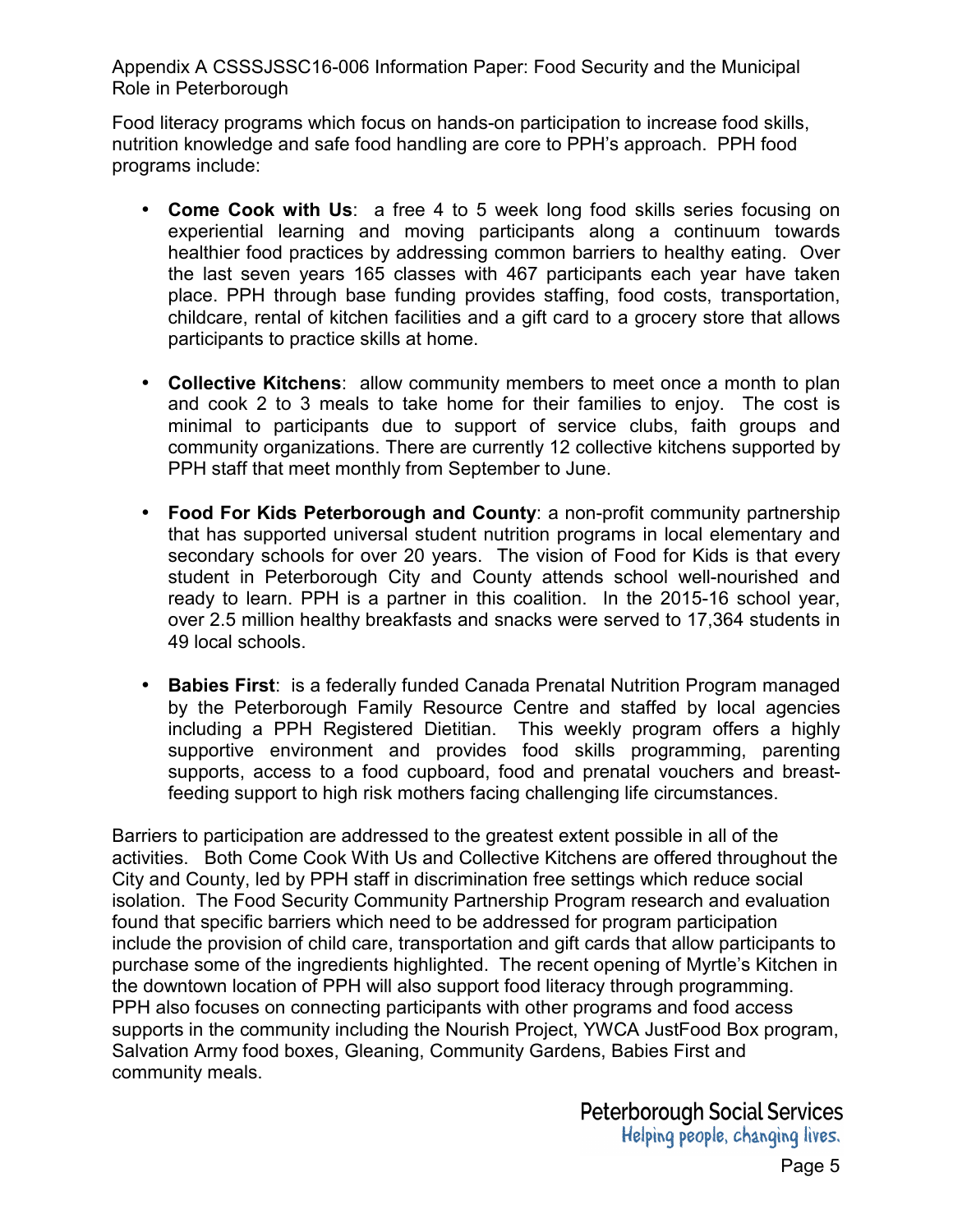PPH is also mandated to work with key groups on policy development related to healthy eating and healthy weights in a variety of environments and to "contribute to the development and/or modification of healthy public policy… by facilitating community involvement and engaging in activities that inform the policy development process" (Organizational Standard 5.3, OPHS, 2008). These directions guide the involvement with the Peterborough Food Action Network, Peterborough Poverty Reduction Network, Basic Income Peterborough Network and the Healthy Kids Community Challenge.

Community food security and food systems approaches are also part of the work of the Peterborough Food Action Network and groups that PPH partner with bringing a health lens to such initiatives as the Sustainable Peterborough Future of Food and Farming Workgroup. Boards of Health are also mandated to monitor food affordability annually by the OPHS. PPH staff price out local food costs required to provide a basic nutritious diet. These costs are compared to a variety of income scenarios to determine affordability. According to the 2016 PPH Nutritious Food Basket results, the monthly cost of feeding a family of four is \$907 in Peterborough City and County (report to be released in fall 2016). The 2015 report which is attached to Report CSSS16-003 as Appendix C noted that local food prices have increased 16.6% over the past five years (note: the 2016 report will show an increase of 22.2% over six years and a 5% from May 2015 to May 2016<sup>iii</sup>); however, the issue is not primarily the cost of food, but that incomes are too low.<sup>iv</sup>

### **5. Role of Peterborough Food Action Network**

The Peterborough Food Action Network (PFAN) was formed in 2007 as a working group of the Peterborough Poverty Reduction Network. PFAN brings together community members from different sectors including agriculture and growing food, education, health and community organizations with an interest in safe, affordable and healthy food in Peterborough City and County. PFAN focuses its work based on a food security continuum that includes a focus on:

- **Need Food**: short term relief and emergency food responses that are based on a charity model of helping those in need to relieve suffering and fill a gap. (Note: this approach does not result in structural and system change or changes in equity.)
- **Get Involved**: capacity building activities, most often through training and education that encourage people to help themselves in producing and preparing food. These programs rely on consultation with participants in producing relevant programs and agencies or community organizations are often involved with leading the process. (Note: this approach does not result in structural and system change or changes in equity.)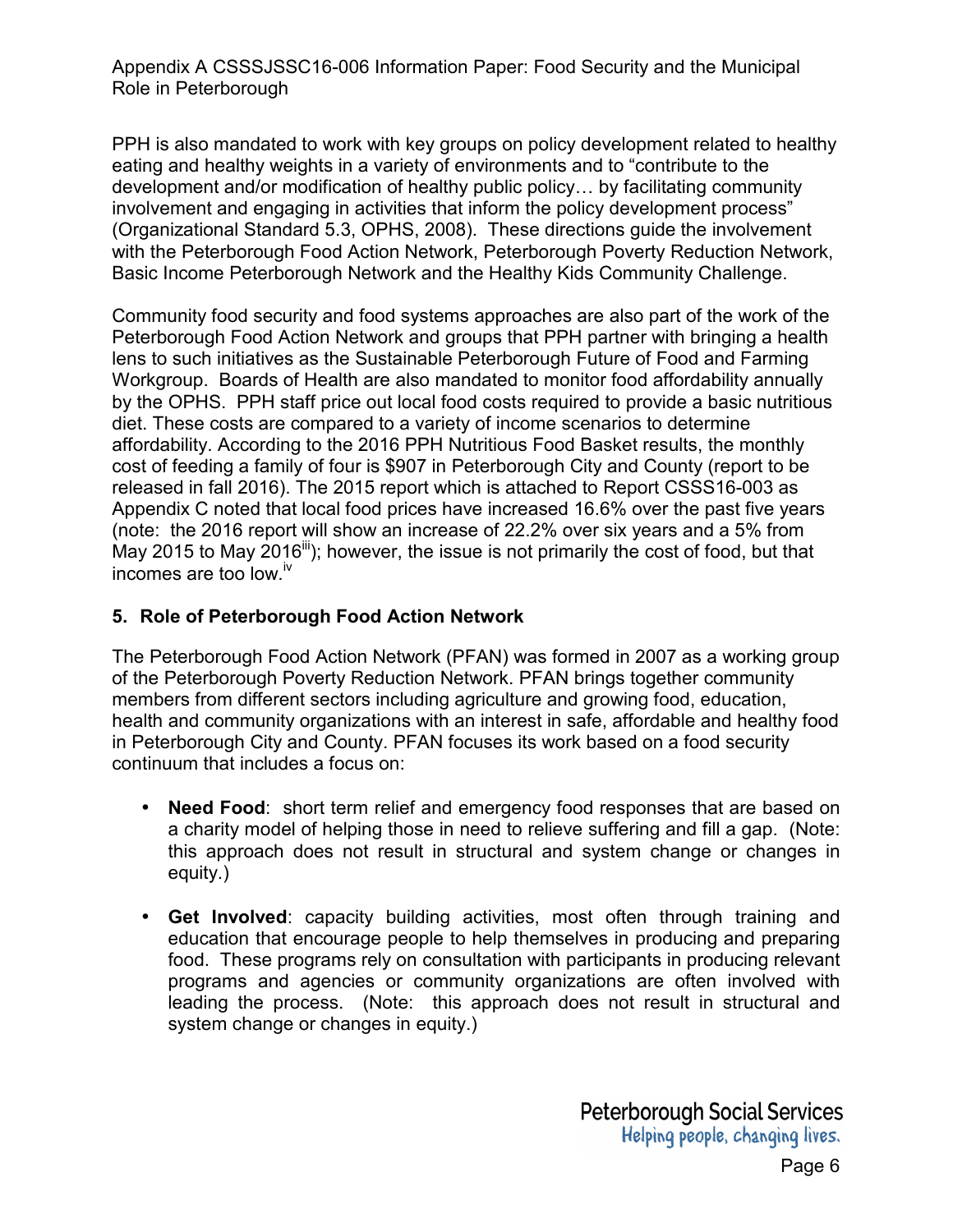• **Create Change**: system change activities that lead to systemic changes that build new economic, political, legal and education systems to ensure equity and shared power in society.

Through monthly meetings and an active listserve, PFAN coordinates and plans food security programs and policies in consultation with the broader community. Specifically, its mandate is to:

- a. Address the root causes of hunger in our communities, including income and housing security.
- b. Secure resources and commitments to guarantee food security for all residents of Peterborough City and County.
- c. Identify strategies to increase access to healthy food, including community food security strategies.
- d. Build links with other stakeholders to support community initiatives that address food issues.
- e. Educate and engage the community to address food and poverty issues.
- f. Support promotion and increased production of local food. $V$  (PFAN Terms of Reference are attached as Appendix D)

The Peterborough Public Health Board of Health, Peterborough Food Action Network, Basic Income Peterborough Network and Nourish Project, are among the 160 other organizations and individuals across Ontario that have endorsed a Position Statement on Responses to Food Security Issues that was created by the Ontario Society of Nutrition Professionals in Public Health. It notes that "food banks operate under many constraints relying on volunteers and inconsistent food and monetary donations from the public and corporate sponsors. Demand for food always exceeds the supply. Balance between supply and demand is achieved only when the amount of food provided per visit and/or the frequency of visits is restricted. Because of supply limitations, food banks are typically not able to meet the preferences, religious restriction, nutritional or healthy-related dietary needs of clients. Access can be challenging with limited operation hours, long line-ups and lack of transportation to get to a food bank. Despite the best intentions of volunteers and staff, the experience of accessing food banks undermines people's dignity. All of these limitations and challenges may explain at least in part why only a minority of people who experience poor food security access food banks."<sup>vi</sup>

## **6. Role of Kawartha Food Share and Food Banks**

Kawartha Food Share operates as a warehouse and distribution centre for emergency food to the City and County of Peterborough. They currently have 37 member agencies (see Appendix E) that receive fresh and non-perishable food to support programs that include: food banks, meal programs, food cupboards and school meal programs.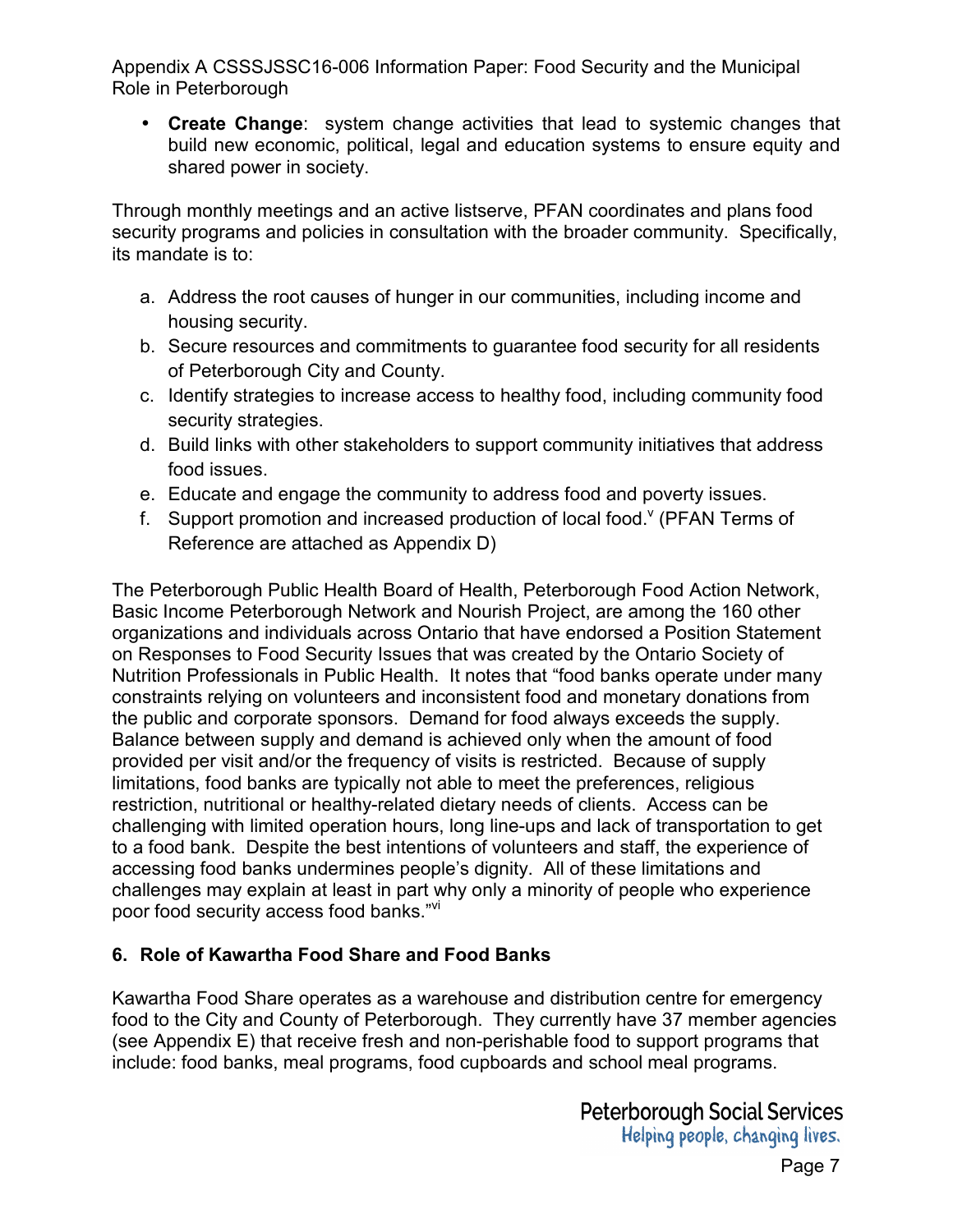Kawartha Food Share does not supply food directly to the public. Over the past few years both food donations and financial donations have been declining. As food processing companies continually increase their efficiencies there is less food available to be donated. High food costs also make it harder for Kawartha Food Share to purchase the food they need.

These are common challenges across the province but locally they have caused a strain on food programs and forced some to source and purchase increasing amounts of food independently to deliver their services. However, most member agencies would not be able to deliver their food programs without food supplied by Kawartha Food Share.

#### **Kawartha Food Share Food Distribution**

|                                  | 2013        | 2014        | 2015        |
|----------------------------------|-------------|-------------|-------------|
| Weight Donated & Purchased (lbs) | 3,918,052   | 3,494,193   | 2,708,161   |
| Weight Distributed (lbs)         | 2,834,509   | 3,091,734   | 2,328,840   |
| Value of Distributed Food        | \$7,086,272 | \$7,729,335 | \$5,822,100 |

Note: Donated & Purchased Food weights are less then Distributed weights because not all donations are fit for consumption.

There are three main food banks in Peterborough: the Good Neighbours Care Centre, St. Vincent DePaul and Salvation Army. Each receives varying amounts of food from Kawartha Food Share and each runs their program differently to meet the needs of their clients and the capacity of their organizations.

### **Food Banks Annual Number of Client Visits**

|                             | 2013   | 2014   | 2015   |
|-----------------------------|--------|--------|--------|
| Good Neighbours Care Centre | 24,234 | 21.726 | 21,206 |
| <b>St. Vincent DePaul</b>   | 19.331 | 21,552 | 22,370 |
| <b>Salvation Army</b>       | 11.321 | 10,573 | 11,346 |

These figures represent number of visits to each food bank and not the number of clients. Clients can visit multiple times each month to receive food. However, only on their first visit of the month do clients receive a full order of food.

### **7. Role of the YWCA Peterborough-Haliburton**

The YWCA Peterborough Haliburton has been a long-time supporter and advocate for food programs that enhance food security. They remain a key partner and leader in the community through their role in the Nourish Project, JustFood Program, Community Gardens and the Peterborough Food Action Network.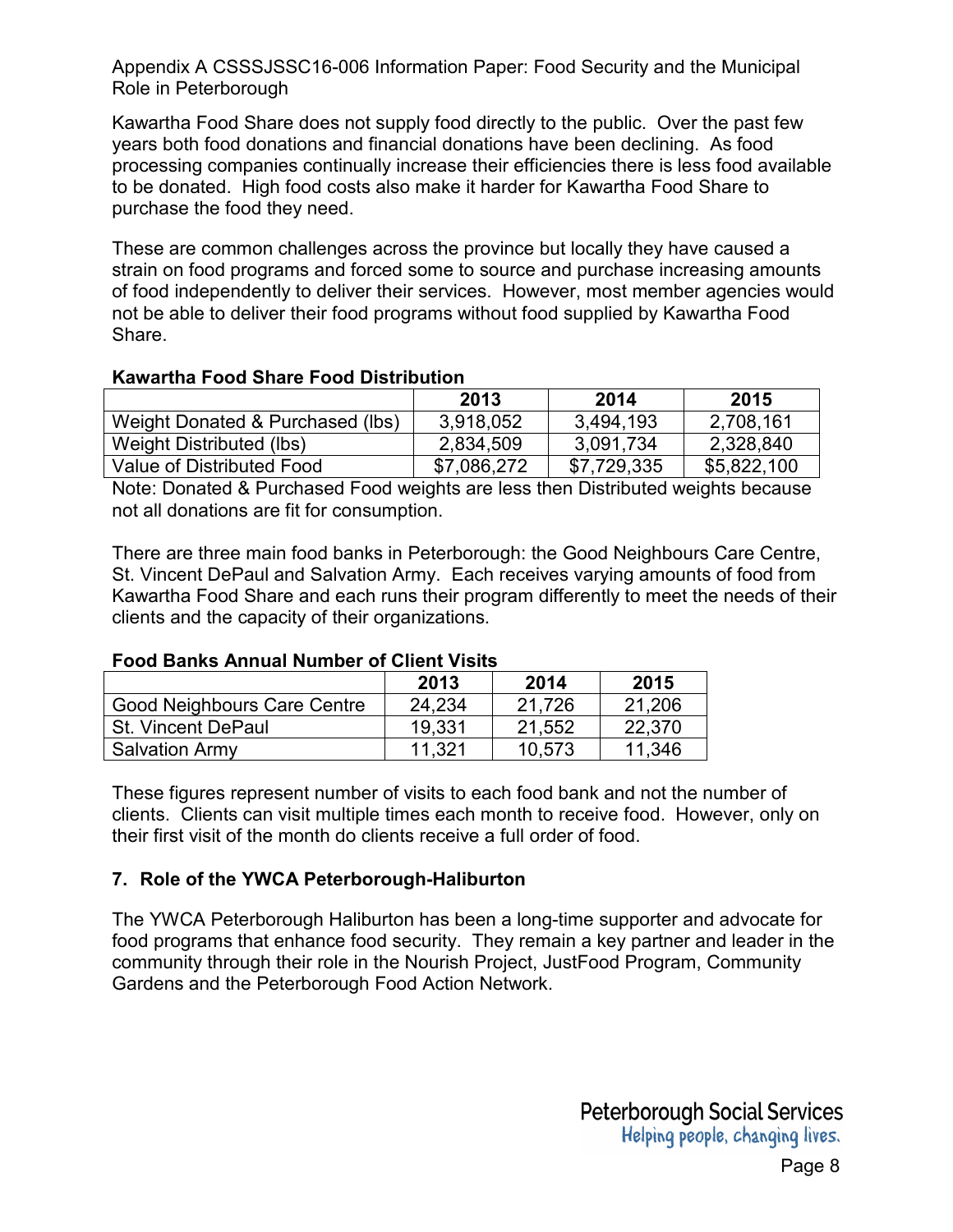### **a. The Nourish Project**

The Nourish Project is based on a model led by the Community Food Centres of Canada. Nourish offers an innovative prevention-based solution that gets at the root of seemingly intractable problems like hunger, poverty, poor health and isolation. Programming makes connections between access to healthy food, skills building activities and opportunities to take action on issues that affect participants' capacity to meet their basic food needs. This integrated programming gives participants the tools, life-long skills and new opportunities that help them make a difference in their lives. As their involvement deepens, participants acquire skills to take on new roles from volunteers co-facilitating workshops and co-hosting events, to leaders engaging their peers and the communities at large in working together to address the challenges faced by marginalized members in putting food on the table. Key partners in Nourish include the YWCA Peterborough Haliburton, Peterborough Public Health, Peterborough GreenUP and the Community Opportunity and Innovation Network. Nourish supports the development of places for food in the City, in each township and within both First Nations communities.

Key achievements of Nourish include the creation of a site for City-based programming in Myrtle's Kitchen, co-located with Peterborough Public Health and the formation of Nourish Havelock, Nourish Lakefield and Nourish Curve Lake. Through Nourish, the YWCA Peterborough Haliburton has also been named a national Good Food Organization by Community Food Centres Canada. Financial support from the Ontario Trillium Foundation, a Good Food Organization Grant from Community Food Centres Canada and small grants from the Community Foundation of Great Peterborough have been integral in moving the vision of a network of places for food or food hubs throughout the City and County a reality.

Nourish sees it role as supporting communities with increased access to healthy food and does not see the provision of emergency meals as a part of their mission.

### **b. JustFood Box Program**

The JustFood Box Program offers two different boxes of food. The Staples Box contains foods such as bread, rice, pasta, canned soups and fresh fruits and vegetables while the Fresh Produce Box is a selection of fresh fruits and vegetables. This program grew slowly until 2006, when the YWCA joined the Food Security Community Partnership led by Peterborough Public Health. At that point JustFood was distributing around 100 food boxes a month. The partnership provided funding which enabled the YWCA to directly subsidizing JustFood boxes by approximately 50% of the cost. With this new subsidy in place the program grew to 500 boxes a month. In addition to the subsidies, the YWCA received funding for transportation and extra staffing. This source of funding ended in September 2011 leaving the YWCA responsible for securing all the costs affiliated

> **Peterborough Social Services** Helping people, changing lives.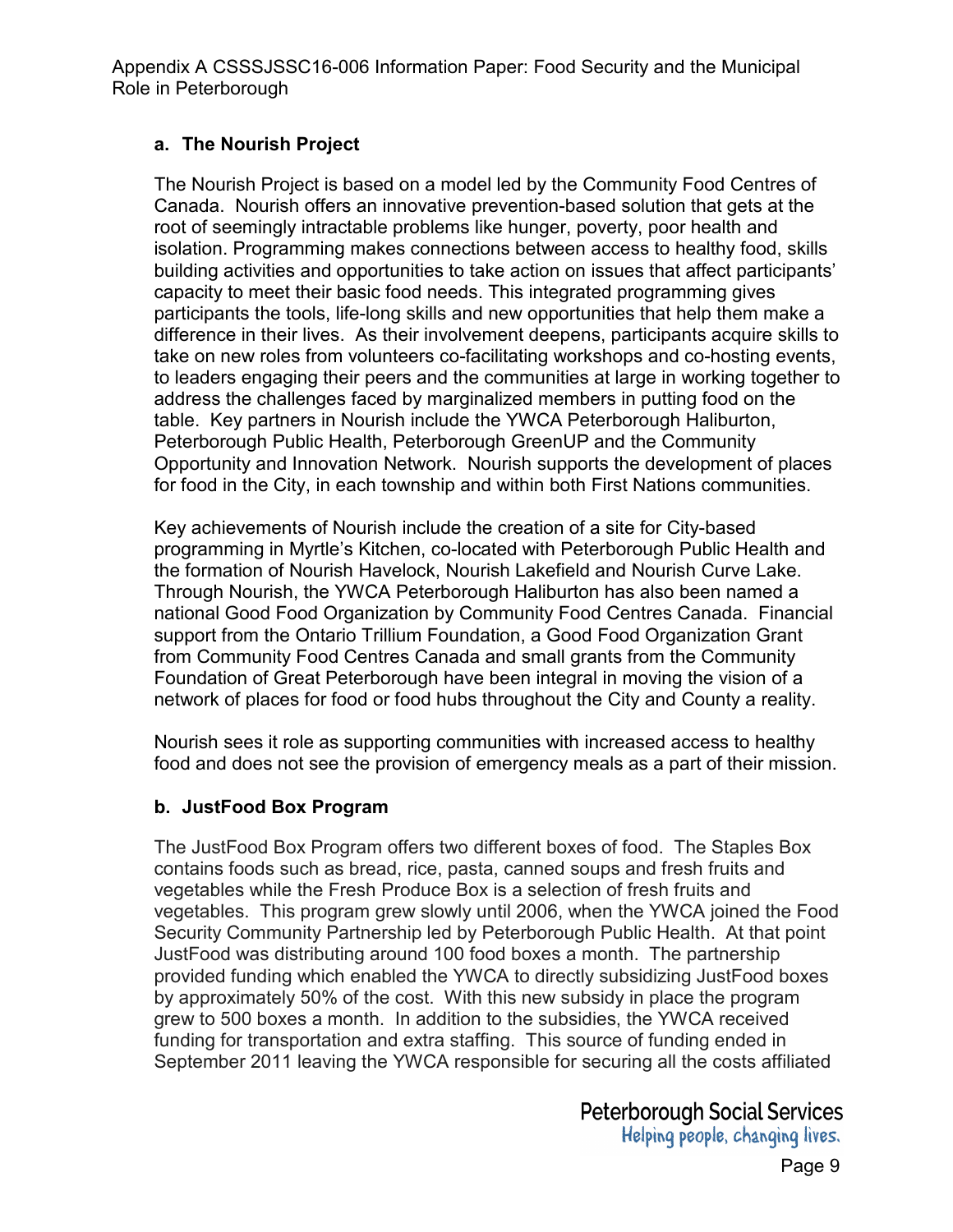with JustFood. In 2012 the Social Services Division supported this program with one-time assistance of \$35,000. Currently 450 boxes are delivered each month to both city and county residents.<sup>vii</sup> Most of these boxes are subsidized and would not be affordable without the subsidy. Some people who purchase JustFood Boxes are able to avoid using food banks.

PPH is currently offering a "Cook Out of the Box" demonstration program to share storage and preparation tips along with sampling recipes using ingredients from JustFood boxes. As well, Nourish offers hands on food literacy programming focusing on using ingredients for JustFood to prepare healthy meals.

### **c. Community Gardens**

Since the beginning of 2016, the Peterborough Community Garden Network (PCGN) has merged under the Nourish umbrella. Nourish now coordinates both the development of new community gardens, as well as the Network of established community gardens and gardeners throughout the region. Community gardens increase local food security, environment integrity and build community. Locally, community gardens link over 700 gardeners, helpers, garden coordinators and organizations in 41 community gardens with over 500 plots. Currently, Peterborough has the highest number of community gardens per capita in Canada.

By increasing the number of local community gardeners and available garden space, families and individuals are able to grow fresh, healthy produce for very little money, green previously underused areas, donate to local food security programs, promote social interaction between neighbours, and work together to enhance the communities they live in. There is a high concentration of community gardens in downtown Peterborough and many are connected to community housing. In the 2015 growing year, it was estimated that Community Gardens harvested 143,830 lbs or \$358,240 worth of healthy food.

### **8. Role of the Salvation Army**

Salvation Army has delivered food programs since the 1960's. They currently operate a Food Bank that serves approximately 1,250 people per month, deliver free breakfast from Monday to Friday to 40-80 people each day, and a Food Box Program that serves 110 families each month. Each December the Salvation Army also distributes approximately 1,500 Christmas Hampers. No City funding is provided for these programs.

|                       | 2013  | 2014  | 2015  |
|-----------------------|-------|-------|-------|
| <b>Salvation Army</b> | 1,320 | 1,320 | 1,321 |
| <b>YWCA</b>           | 4,931 | 4,836 | 4,645 |
| <b>TOTAL</b>          | 6.251 | 6,156 | 5,966 |

#### **Food Box Annual Distribution**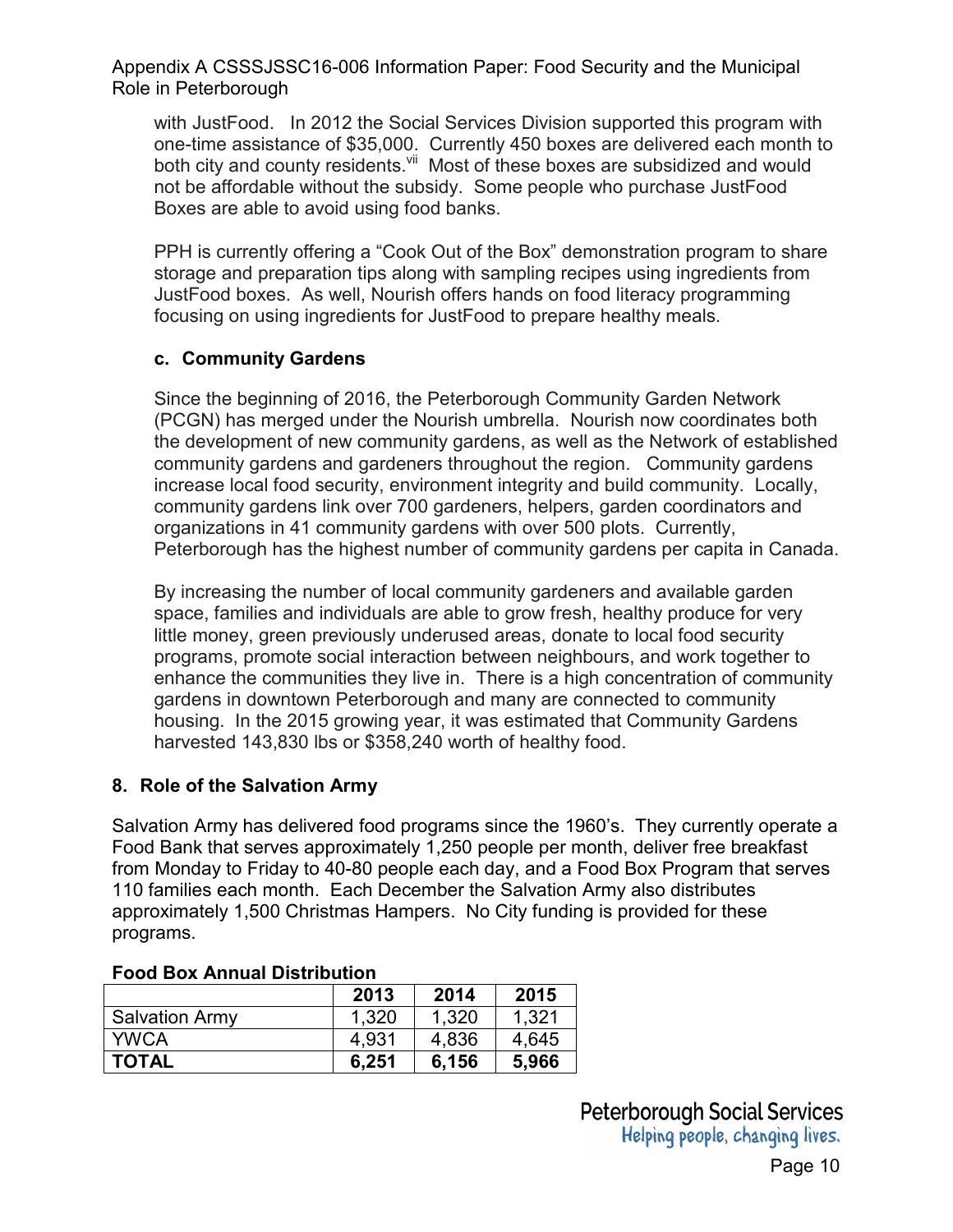### **9. Food Security in Other Ontario Jurisdictions**

In determining appropriate next steps related to food security, both PPH and Social Services Division surveyed their counterparts around the province. All Health Units are involved in similar work since they are guided by Public Health Standards as described above. The Peterborough community benefits from the leadership provided through Peterborough Public Health to the Peterborough Food Action Network, Chaired by Dr. Salvaterra.

Municipal involvement in food security and food programming is more varied across the province as it is not a legislated provincial requirement. However many municipalities provide some amount of funding to food programs. The focus and amount of funding is community specific with some being more engaged in emergency food programming such as food banks and others being involved in a range of meal provision, food literacy programming, food boxes and Community Gardens. From this review of other communities it is fair to say that Peterborough has a wider array of meal and food programming than similar size communities and has good local partnerships in the food sector.

#### **10. Role of Faith Community and Volunteers**

The faith community plays a key role in delivering all emergency food programs in Peterborough. Their leadership and devotion to fighting hunger has been critical to the ongoing work of meal programs and food banks. Many other community volunteers are also actively involved with community meals, food banks, Collective Kitchens, Gleaning, JustFood Box Program, PFAN, Nourish, Community Gardens, the Lighthouse Community Centre and others networks including the Peterborough Poverty Reduction Network. This support is an important component of these programs both in terms of cost containment but also towards promoting social inclusion and community building as part of the inclusion aspect. Volunteers who have at times been beneficiaries of programs are able to develop skills and give back through involvement in the network. Faith groups also give generously of time, food, and people resources. While we want to build towards a community where everyone is food secure we appreciate and want to continue to have opportunities for people to help each other.

> **Peterborough Social Services** Helping people, changing lives.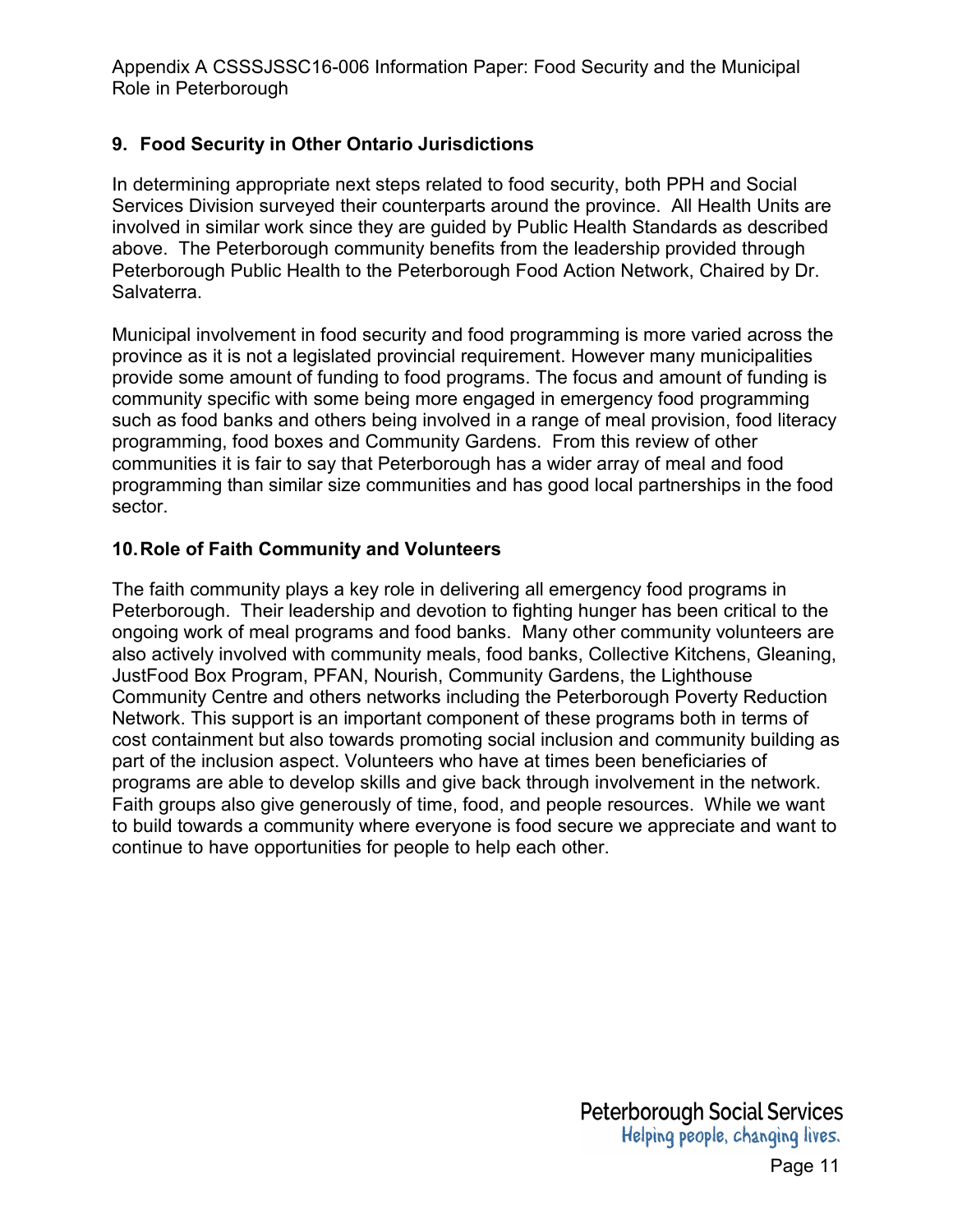#### **11. Current Status of Community Meals**

Three free Community Meals are provided on week days while 1 to 2 meals are provided on Saturday's and Sunday's. The Salvation Army delivers breakfast Monday to Friday, the Lighthouse delivers lunch Monday to Saturday and the One Roof Community Diner delivers a supper Monday to Friday. Murray Street Baptist Church delivers a breakfast every Sunday and a supper is delivered every Sunday at St. Paul's Presbyterian Church.

The Sunday evening meal at St. Paul's Presbyterian Church has taken place for the past 16 years. These meals are delivered on a rotating basis by over 10 church groups including: St. Andrews United Church, George Street United Church, Trinity United Church, Murray Street Baptist Church, Grace United Church, St. Stephen's Presbyterian Church, Christ Lutheran Church, St. James United Church, Northminster United Church, St. Giles Presbyterian Church, All Saints Anglican Church, St. Pauls Presbyterian Church, and the Delta Phi Sorority. In 2015 over 3,000 meals were served. A modest City grant is provided to this meal through the Community Investment Grant Programs.

The Out of the Cold Program started in 2010 to deliver a supper meal on Saturdays from November to March. Meals are prepared and delivered by various churches, groups, organizations and schools. This program had been run from the Old Stone School at the corner of Hunter Street West and Rubidge Street until it was damaged by a fire. This program is currently searching for a location to operate. There is no supper meal on Saturday's from April to October. No City funding is provided for these meals.

Other organizations and churches deliver meals periodically on holidays, special events and community gatherings.

|                          | <b>Meal</b>      | <b>Frequency</b> | <b>Clients</b> |
|--------------------------|------------------|------------------|----------------|
| <b>Salvation Army</b>    | <b>Breakfast</b> | 5 days/wk        | 40-80          |
| Lighthouse               | Lunch            | 6 days/wk        | 130-150        |
| One Roof Community Diner | Supper           | 5 days/wk        | $90 - 125$     |

#### **Community Meals: Clients Served Daily**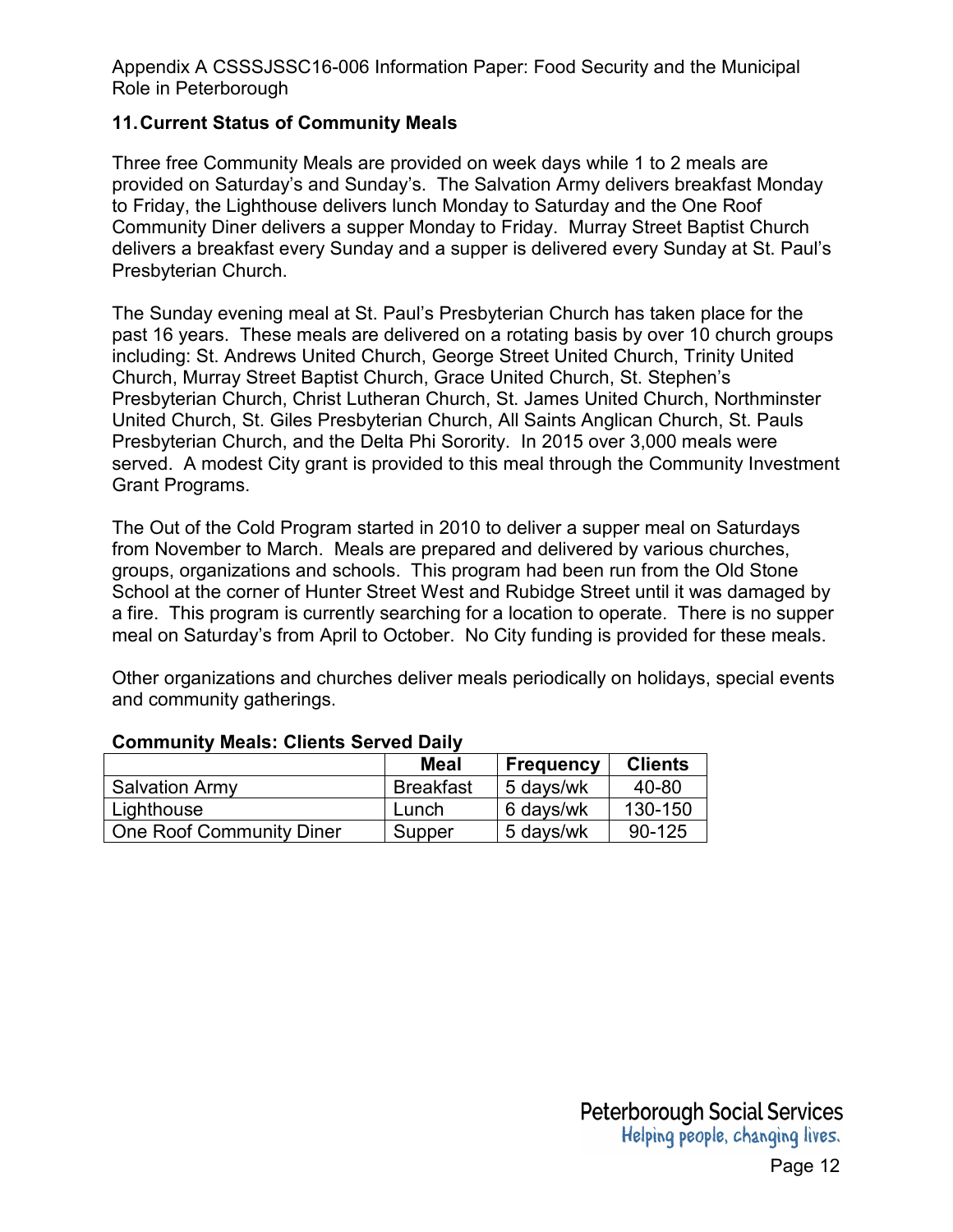Prior to 2016, the supper meal, called "Open Table" was operated by the Brock Mission. It is now being provided at All Saints Anglican Church under the name "One Roof Community Diner". This move was needed due to the redevelopment of the Brock Mission. In preparation for this move, consultation meetings were held in 2015 with members of the Peterborough Food Action Network and other organizations involved with the delivery of community meals and emergency food to determine ways of improving the dinner meal program as it transitioned to a new provider. Some of the requested improvements included:

- A collaborative model that involved multiple organizations.
- Increase hours and seating to reduce rushed meals and improve socialization.
- Community-based and welcoming to everyone.
- Located downtown and open 365 days per year.
- Improved nutrition quality of meals and consideration/options for dietary restrictions.
- Other services and programs available.
- Paid coordinator with support from volunteers.
- Adequate budget for food to decrease reliance on donations.
- Volunteer opportunities that could involve formal training.

Client surveys conducted in 2015 and 2016 at local meal programs supported many of the above recommendations. The surveys reflected the need for a free meal was primarily for financial reasons and as a venue for social interaction and meeting with friends. Other factors that bring people to community meals are not knowing how to cook and not having cooking facilities where they live.

#### **12. Summary**

Food programs in Peterborough are serving a vital need in the community. These programs are evolving with the objective of improving the food security of low income residents. Report CSSS16-003 is a move in this direction for emergency meal programs that receive municipal funding and support. However, more attention needs to be given to improving food security while moving away from a reliance on emergency measures such as food banks and meal programs.

Adequate incomes, such as a Guaranteed Basic Income, remain the ideal solution to poor food security and other challenges facing people with low incomes. Until such a solution is achieved, ongoing work and enhancements to the entire food continuum (Need Food, Get Involved, and Create Change) need to be a priority.